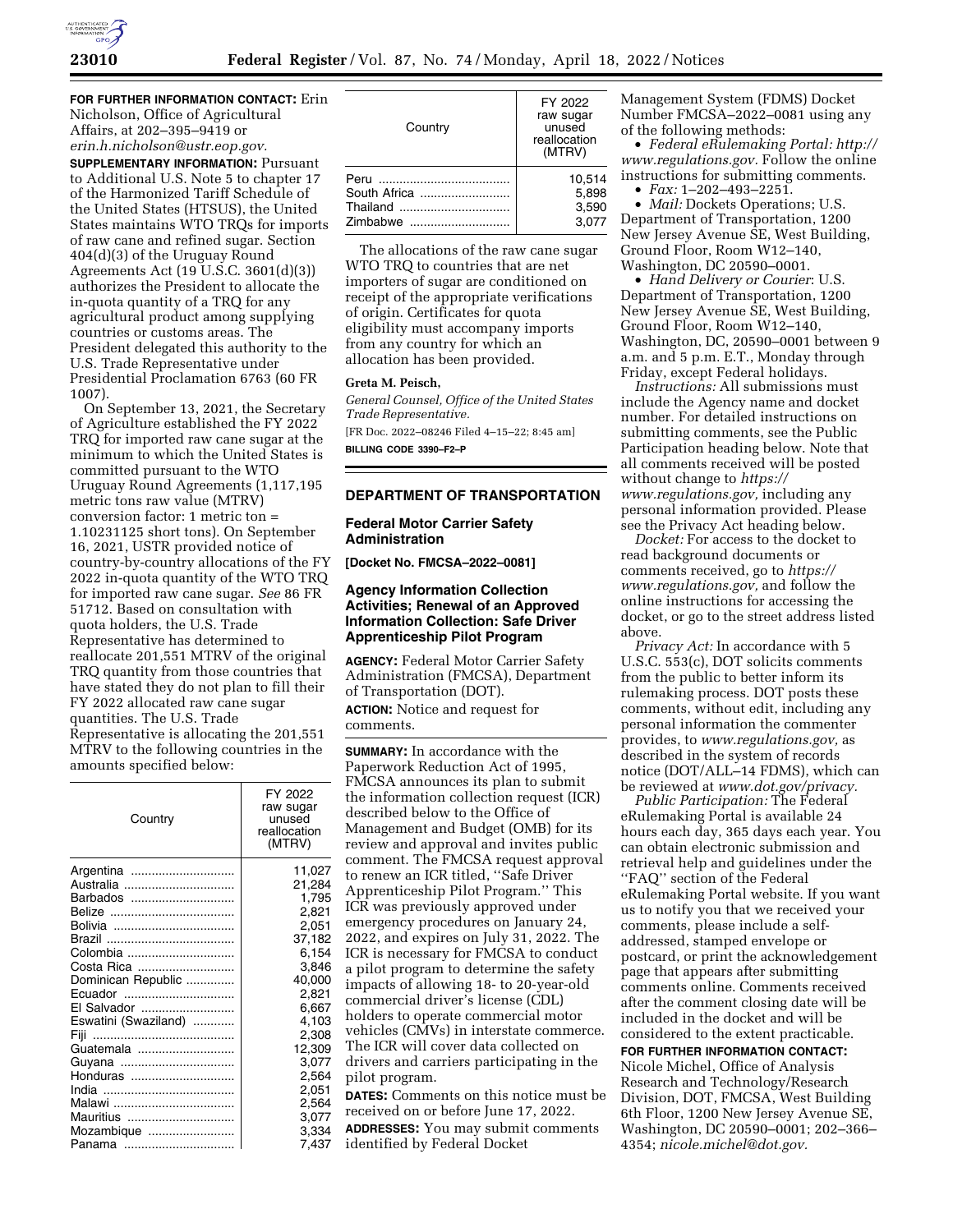### **SUPPLEMENTARY INFORMATION:**

*Background*: Current regulations on driver qualifications (49 CFR part 391.11(b)(1)) state that a driver must be 21 years of age or older to operate a CMV in interstate commerce. Currently, drivers under the age of 21 may operate CMVs only in intrastate commerce subject to State laws and regulations.

Section 23022 of the Infrastructure Investment and Jobs Act (IIJA), requires the Secretary of Transportation to conduct a commercial driver Apprenticeship Pilot Program. An *apprentice* is defined as a person under the age of 21 who holds a CDL. Under this program, these apprentices will complete two probationary periods, during which they may operate in interstate commerce only under the supervision of an experienced driver in the passenger seat. An *experienced driver* is defined in section 23022 as a driver who is not younger than 26 years old, who has held a CDL and been employed for at least the past 2 years, and who has at least 5 years of interstate CMV experience and meets the other safety criteria defined in the IIJA.

The first probationary period must include at least 120 hours of on duty time, of which at least 80 hours are driving time in a CMV. To complete this probationary period, the employer must determine competency in:

1. Interstate, city traffic, rural 2-lane, and evening driving;

- 2. Safety awareness;
- 3. Speed and space management;
- 4. Lane control;
- 5. Mirror scanning;
- 6. Right and left turns; and

7. Logging and complying with rules relating to hours of service.

The second probationary period must include at least 280 hours of on-duty time, including not less than 160 hours driving time in a CMV. To complete this probationary period, the employer must determine competency in:

1. Backing and maneuvering in close quarters;

2. Pre-trip inspections;

3. Fueling procedures;

4. Weighing loads, weight

distribution, and sliding tandems; 5. Coupling and uncoupling

procedures; and

6. Trip planning, truck routes, map reading, navigation, and permits.

After completion of the second probationary period the apprentice may begin operating CMVs in interstate commerce unaccompanied by an experienced driver.

In addition to data regarding successful completion of the probationary periods, the IIJA requires data collection for data relating to any

incident in which a participating apprentice is involved as well as other data relating to the safety of apprentices. Additional data will include crash data (incident reports, police reports, insurance reports), inspection data, citation data, safety event data (as recorded by all safety systems installed on vehicles, to include advanced driver assistance systems, automatic emergency braking systems, onboard monitoring systems, and forward-facing and in-cab video systems) as well as exposure data (record of duty status logs, on-duty time, driving time, and time spent away from home terminal). This data will be submitted monthly through participating motor carriers.

The data collected will be used to report on the following items, as required by section 23022:

1. The findings and conclusions on the ability of technologies or training provided to apprentices as part of the pilot program to successfully improve safety;

2. An analysis of the safety record of participating apprentices as compared to other CMV drivers;

3. The number of drivers that discontinued participation in the apprenticeship program before completion;

4. A comparison of the safety records of participating drivers before, during, and after each probationary period; and

5. A comparison of each participating driver's average on-duty time, driving time, and time spent away from home terminal before, during, and after each probationary period.

FMCSA will monitor the monthly data being reported by the motor carriers and will identify drivers or carriers that may pose a risk to public safety. While removing unsafe drivers or carriers may bias the dataset, it is a necessary feature for FMCSA to comply with § 381.505, which requires development of a monitoring plan to ensure adequate safeguards to protect the health and safety of pilot program participants and the general public. Knowing that a driver or carrier was removed from the pilot program for safety reasons will help FMCSA minimize bias in the final data analysis.

FMCSA and the Department of Labor's Employment and Training Agency (DOL/ETA) will be partnering in the implementation of the Safe Driver Apprenticeship Pilot Program (SDAP). All motor carriers who are approved for the program by FMCSA will also be required to become Registered Apprenticeships (RAs) under 29 CFR part 29 before they can submit information on their experienced drivers and apprentices. The

information collection burden for the DOL/ETA RA Program can be found in approved ICR 1205–0223.

The statutory mandate for this pilot program is contained in section 23022 of the IIJA. FMCSA's regulatory authority for initiation of a pilot program is § 381.400. The Apprentice Pilot Program supports the DOT strategic goal of economic strength while maintaining DOT and FMCSA's commitment to safety.

On January 7, 2022, FMCSA published a notice in the **Federal Register** seeking public comment on the emergency approval of this ICR (87 FR 1001). A total of 144 comments were received on that notice, which are summarized here.

• Of the 144 comments received, 134 comments were from individuals while 10 comments were from organizations, associations, or motor carriers.

• A total of 31 comments supported the SDAP, which consisted of 25 individuals and 6 organizations, associations, or motor carriers.

• A total of 102 comments were opposed to the SDAP, which consisted of 98 individuals and 4 organizations, associations, or motor carriers. The majority of these comments cited previous studies showing age as a factor in safe driving performance, concerns that drivers would not be compensated properly, or that the industry would ''take advantage'' of younger drivers.

• A total of 11 comments, all from individuals, were neutral towards the SDAP.

Several comments provided recommendations on how to conduct the pilot program. These are summarized below.

• *Recommendation:* Extend the probationary period to 6 months.

*Response:* While there is no prohibition toward individual carriers, or even individual drivers on a case-bycase basis having the probationary period extended, FMCSA has decided this would fundamentally alter the intention behind section 23022 of the IIJA and therefore has not included this recommendation as part of the pilot program design.

• *Recommendation:* Require additional performance benchmarks, such as mountainous driving.

*Response:* FMCSA does not consider mountainous driving to be broad enough to be required by all apprentices, as some may never require mountainous driving. These additional performance requirements should be considered at the discretion of each carrier and experienced driver to impart the knowledge required for apprentices operating in each unique circumstance.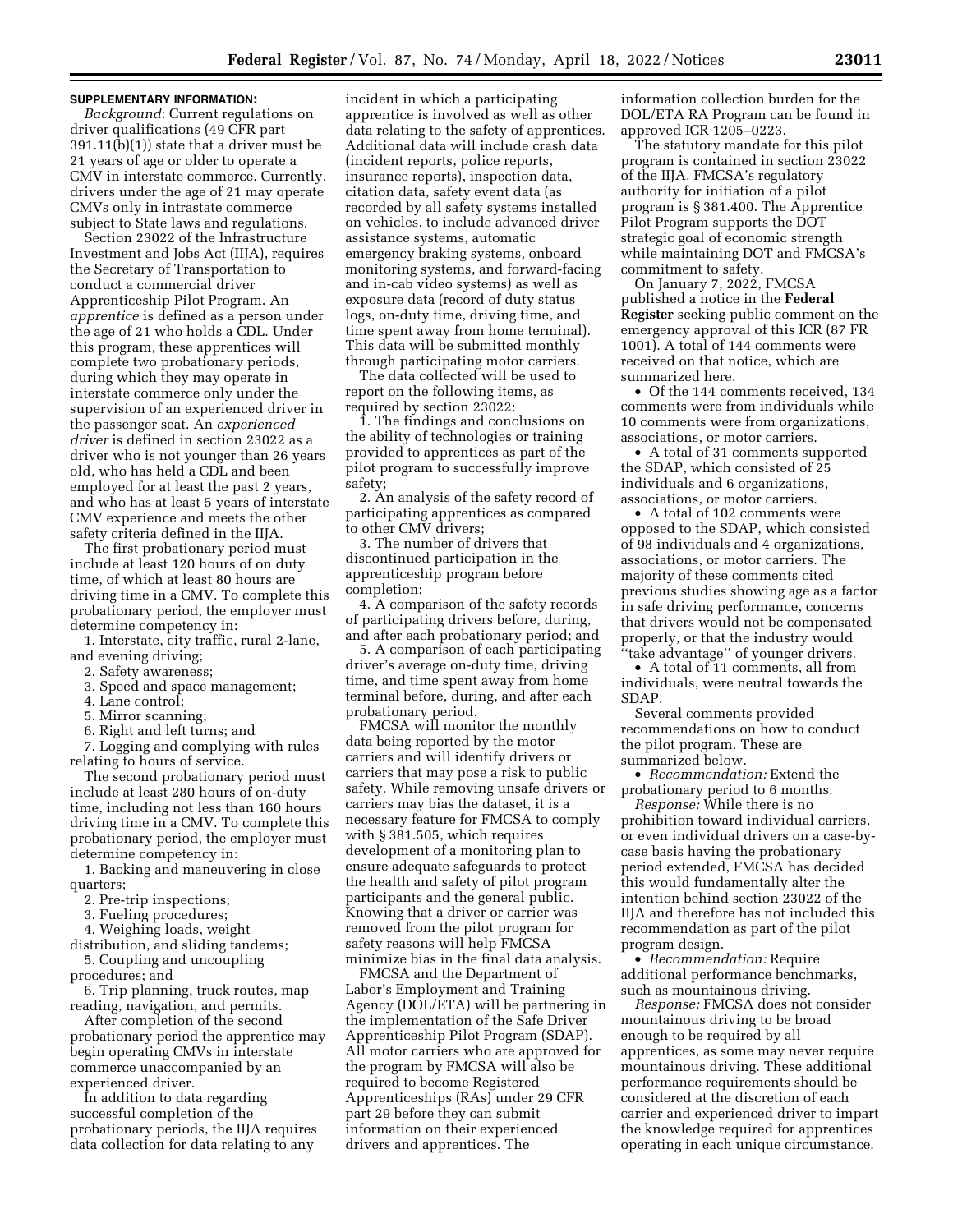• *Recommendation:* Require that apprentices continue utilizing required technology throughout the entire pilot program.

*Response:* Apprentices will be required to continue operating a vehicle equipped with onboard monitoring systems (OBMS) until they turn 21 years old and no longer require an exemption to operate in interstate commerce. Regarding other technology, such as active braking collision mitigation systems and governed speed limiters, FMCSA has determined it is best to follow the requirements as laid out in the IIJA to enable naturalistic data collection of how these drivers would operate in a real-world setting. Furthermore, by requiring these technologies only during the apprenticeship period, data may be gathered to allow additional insights into the benefits of these technologies for this age group.

• *Recommendation*: Increase the requirements for experienced drivers to have 5 consecutive years with no violations, crashes, etc.

*Response:* FMCSA does not find benefit or reason to increase the requirement on experienced drivers from that which is described in the IIJA.

• *Recommendation*: Ensure experienced drivers are logged as on duty, not driving when monitoring apprentices.

*Response:* FMCSA agrees that experienced drivers must be logged as on duty, not driving when they are in the passenger seat observing apprentice drivers. This will be made clear to program participants.

• *Recommendation:* Visibly identify drivers with high visibility markings, such as stickers.

*Response:* FMCSA disagrees with this recommendation as it has the potential to bias the data collection by creating a potential for behavior changes in surrounding drivers that decreases the integrity of naturalistic data collection. Furthermore, this could impact the ability to properly compare safety performance of these drivers with other drivers.

• *Recommendation:* Revoke a driver's CDL and expel carriers for any crashes resulting in death, injury, or property damage. Substantial violations of program rules should have penalties including suspension of an experienced driver's CDL, suspension of apprentices from the program, and/or fines for motor carriers.

*Response:* FMCSA does not have the authority to revoke CDLs, as these are issued by State driver's licensing agencies. FMCSA retains the right to remove an exemption from a

participating driver, carrier, or both if they are determined to present a safety concern. FMCSA cannot impose fines on a motor carrier for failing to meet the requirements of a voluntary pilot program; however, FMCSA retains the right to revoke a motor carrier's participation in the study if they fail to meet the requirements of the program.

• *Recommendation:* Add a requirement for becoming a registered apprentice with DOL.

*Response:* FMCSA agrees that participating carriers must have a registered apprenticeship with the DOL.

• *Recommendation:* Increase minimum rate of liability insurance to \$10 million for participating carriers.

*Response:* Minimum financial liability requirements are set by regulatory statute. FMCSA does not have the authority to increase this rate for participating carriers.

• *Recommendation:* Reduce monthly burden by clarifying what safety event data is required.

*Response:* FMCSA has clarified that the safety event data provided will be the summary of safety events (including participating driver identification, time, date, and type of safety event for each event) as opposed to all recorded video data. It is intended that this data will be the reduced data from a carrier's OBMS provider which can be used for coaching or training purposes.

• *Recommendation:* Have a hotline number to report violations of program rules.

*Response:* Participating drivers will be provided with information on how to report coercion or potential violations of the program through the research team.

• *Recommendation:* Conduct regular, anonymized surveys of trainers and apprentices to assess compliance.

*Response:* FMCSA is confident the monthly data provided as a requirement of participation in the study will illuminate any areas of non-compliance with the program.

• *Recommendation:* Carriers must submit electronic logs from electronic logging devices on a quarterly basis.

*Response:* Carriers are required to submit monthly exposure data that will cover the same information contained in electronic logs as well as additional information, such as days away from home duty station.

• *Recommendation:* FMCSA should produce guidance literature to orient all trainers and apprentices.

*Response:* FMCSA will develop materials for electronic distribution to participating carriers who can then provide this information to their participating drivers that contains information on participation

requirements and contact information for the research team in case there are questions from the driver. Additionally, FMCSA will maintain the website (*fmcsa.dot.gov/safedriver*) with frequently asked questions and resources for participating carriers and drivers.

• *Recommendation:* FMCSA should establish an independent oversight board for the program composed of experienced drivers, industry stakeholders, and safety and training experts to meet quarterly and produce regular assessments of program safety.

*Response:* FMCSA will be reviewing safety data on a monthly basis to determine if there are any immediate safety concerns. As authorized by 49 CFR part 381, FMCSA may remove a driver, carrier, or terminate the program at any time if safety concerns are identified.

• *Recommendation*: FMCSA should require carriers, as a condition of their participation in the program, to report driver and trainer compensation during the time they are working in the program.

*Response:* Carriers will have to report compensation information on apprentice drivers to comply with the DOL RA requirements.

• *Recommendation:* Compensable working time should follow the definition recognized by the DOL's Wage and Hour Division.

*Response:* FMCSA does not have authority to regulate compensation or wages.

Additionally, some commenters felt that becoming a registered apprentice with DOL would be too burdensome and is an additional requirement that was not in the IIJA. While this requirement was not specifically part of the IIJA, FMCSA maintains that a registered apprenticeship with DOL is an important step in the safety and monitoring oversight of the SDAP to minimize the risk of apprentice drivers experiencing coercion, unfair wages, or other practices that could lead to unsafe behaviors from apprentice drivers.

Finally, there were several clarification questions received on the notice, which included the following: • How will the control group be

selected for comparison?

*Response:* FMCSA will not be collecting data on a specific control group for this study. FMCSA will be utilizing already existing data on current CMV operators to compare inspection and crash rates of known drivers as compared to the data collected on apprentice drivers. Additionally, FMCSA will analyze the safety performance of apprentices